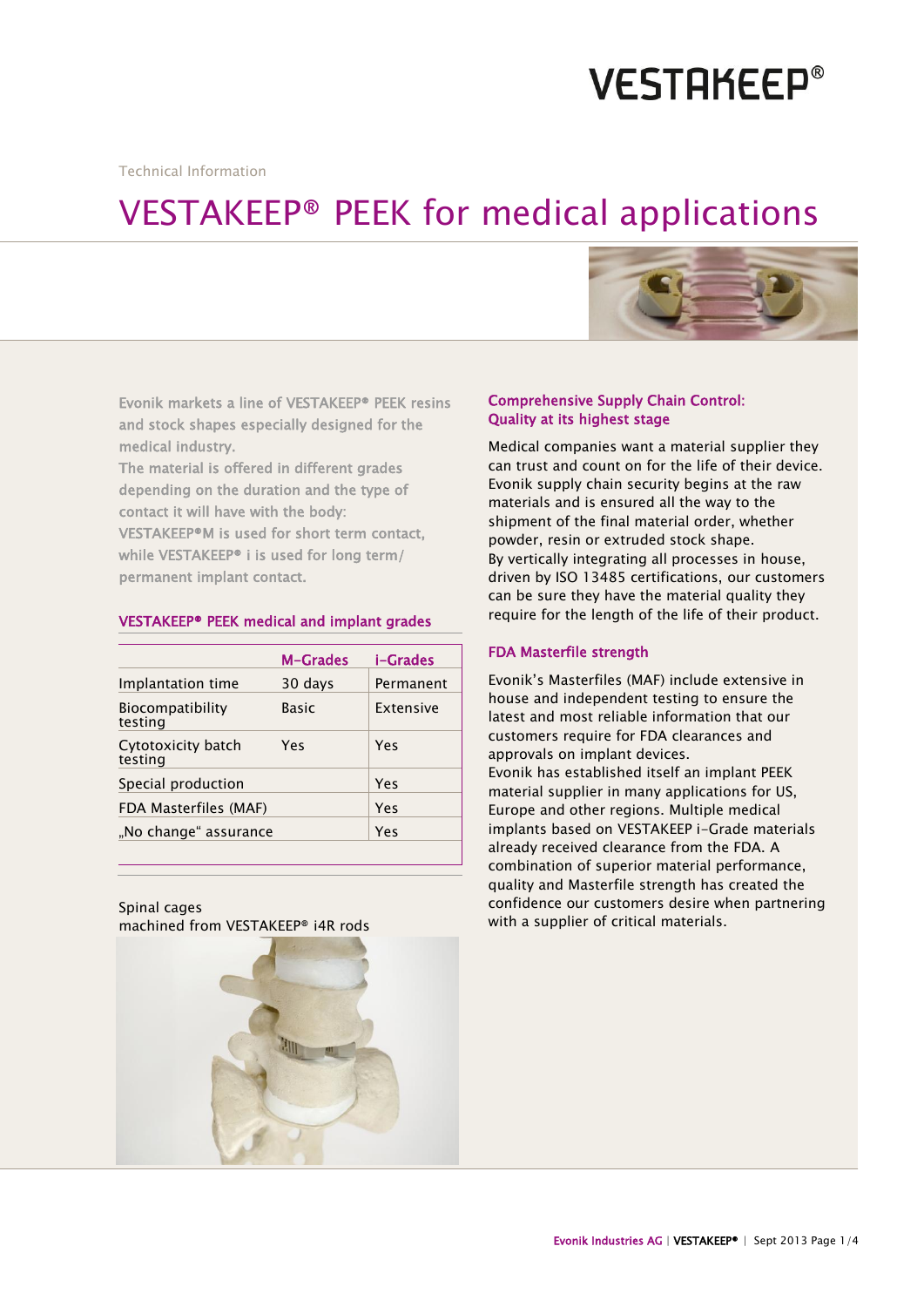#### Biocompatibility and Safety

Biocompatibility, biostability and safety are all major criteria when a material is selected for a medical device or a medical implant. In an extensive testing programme run by independent certified labs biocompatibility has been tested following United States Pharmacopeia (USP 26-Nf 21, 2003) and ISO 10993-1:2003 guidelines. The test reports attest to VESTAKEEP®'s excellent biocompatibility. In order to ensure a high level of safety, each lot of VESTAKEEP® M and VESTAKEEP® i is tested for cytotoxicity according to ISO 10993-5. VESTAKEEP's® biocompatibility and biostability are principally attributable to the polymers' high chemical resistance.

#### VESTAKEEP® i-Grades

VESTAKEEP® i-Grades are Evonik's high end solution for long term implant applications providing utmost safety, quality and reliability. The extra high purity and extended quality measures make VESTAKEEP® i-Grades an ideal material for long-term body contact. VESTAKEEP® i-Grade resins and stock shapes are compliant with ASTM F2026 "Standard Specification for Polyetheretherketone (PEEK) Polymers for Surgical Implant Applications".

#### Biocompatibility tests carried out on i4R

| <b>Standard</b><br><b>Description</b><br>ISO 10993-3<br><b>Genotoxicity: Ames Test</b><br>ISO 10993-3<br>Genotoxicity: Chromosome aberration test<br>ISO 10993-3<br>Genotoxicity: Mouse Lymphoma test<br>ISO 10993-5<br>Cytotoxicity<br>ISO 10993-6<br>Test for local effects after Implantation in<br>bone (90 days)<br>ISO 10993-10<br>Magnusson and Kligman<br>ISO 10993-10<br>Irritation: Intracutaneous Reacivity<br>ISO 10993-11<br><b>Subchronic Systemic Toxicity</b><br>ISO 10993-18<br>GC/MS Fingerprint of extractable organic<br>substances<br><b>USP Class VI</b><br><b>Acute Systemic Toxicity</b><br>Intracuteneous Reactivity<br>Muscle Implantation |                                               |
|----------------------------------------------------------------------------------------------------------------------------------------------------------------------------------------------------------------------------------------------------------------------------------------------------------------------------------------------------------------------------------------------------------------------------------------------------------------------------------------------------------------------------------------------------------------------------------------------------------------------------------------------------------------------|-----------------------------------------------|
|                                                                                                                                                                                                                                                                                                                                                                                                                                                                                                                                                                                                                                                                      |                                               |
|                                                                                                                                                                                                                                                                                                                                                                                                                                                                                                                                                                                                                                                                      |                                               |
|                                                                                                                                                                                                                                                                                                                                                                                                                                                                                                                                                                                                                                                                      |                                               |
|                                                                                                                                                                                                                                                                                                                                                                                                                                                                                                                                                                                                                                                                      |                                               |
|                                                                                                                                                                                                                                                                                                                                                                                                                                                                                                                                                                                                                                                                      |                                               |
|                                                                                                                                                                                                                                                                                                                                                                                                                                                                                                                                                                                                                                                                      |                                               |
|                                                                                                                                                                                                                                                                                                                                                                                                                                                                                                                                                                                                                                                                      | Sensitization: Maximization test according to |
|                                                                                                                                                                                                                                                                                                                                                                                                                                                                                                                                                                                                                                                                      |                                               |
|                                                                                                                                                                                                                                                                                                                                                                                                                                                                                                                                                                                                                                                                      |                                               |
|                                                                                                                                                                                                                                                                                                                                                                                                                                                                                                                                                                                                                                                                      |                                               |
|                                                                                                                                                                                                                                                                                                                                                                                                                                                                                                                                                                                                                                                                      |                                               |

## VESTAKEEP® M-Grades

The good biocompatibility, processability and the option to pigment make the VESTAKEEP® M-Grades an ideal material for the fabrication of medical devices with short time contact to human blood, tissue or bone for up to 30 days.

#### Test reports available for VESTAKEEP® M-Grades

| <b>Standard</b>     | <b>Description</b>                   |
|---------------------|--------------------------------------|
| ISO 10993-5         | Cytotoxicity                         |
| ISO 10993-10        | Local Lymph Node Assay               |
| ISO 10993-10        | Irritation: Intracutaneous Reacivity |
| ISO 10993-11        | <b>Acute Systemic Toxicity</b>       |
| <b>USP Class VI</b> | <b>Acute Systemic Toxicity</b>       |
|                     | Intracuteneous Reactivity            |
|                     | Muscle Implantation                  |

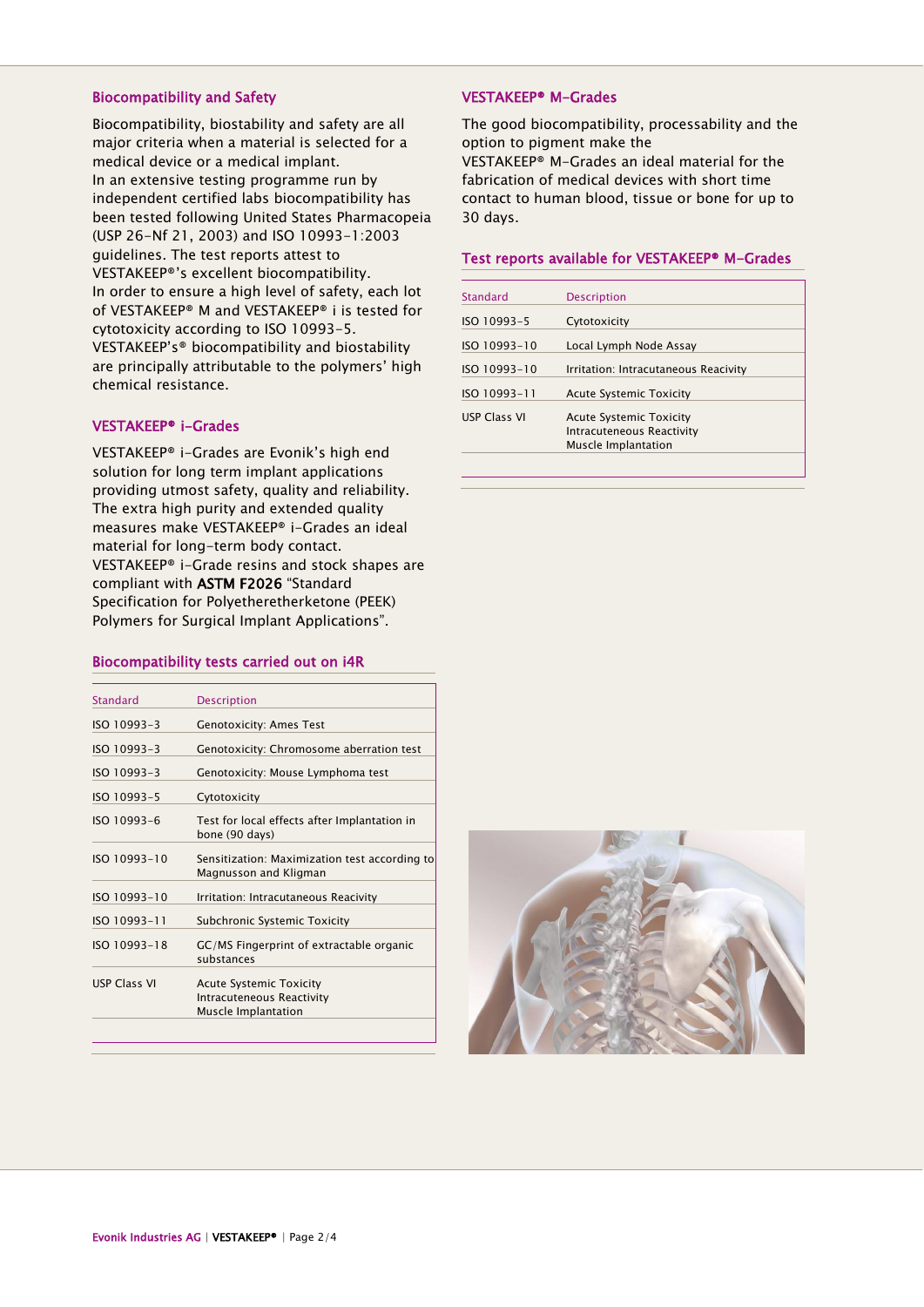

## Special high-performance grades

Because of their combination of outstanding mechanical properties and their excellent resistance to common cleaning and sterilizing processes, VESTAKEEP® PEEK polymers are opening up new options in the design of next generation medical implants and devices. Key properties are

- Excellent biocompatibility
- Outstanding biostability
- Good resistance to commonly used sterilization methods like autoclaving and others
- Resistance to high-energy radiation such as gamma rays or X-rays
- X-ray transparency, no metal-typical shadows or artefacts in radiographs.
- Good combination of mechanical strength, wear resistance and impact resistance makes PEEK a good choice for high strength medical devices
- Good dimensional stability allows for manufacturing of high-precision parts
- Good electrical properties, especially electrical insulation, is important for medical equipment - for example HF endoscopes

For more information please visit our website www.vestakeep.com

## Processing of VESTAKEEP®

VESTAKEEP® PEEK resins can be processed using all conventional melt processing techniques such as injection moulding, extrusion, and compression moulding. Stock shapes can be machined by all conventional equipment like turning or milling machines.

# Availability and Delivery of VESTAKEEP® M and i

We deliver our VESTAKEEP® i-Grade and M-Grade polymers in precisely the form you need as resin granules, stock shapes or as a powder.

## Delivery forms VESTAKEEP® PEEK

| M-Grades                           | i-Grades |
|------------------------------------|----------|
| M <sub>2</sub> G, M <sub>4</sub> G | i2G, i4G |
| M4P                                | i4P      |
| M <sub>4</sub> R                   | i4R      |
|                                    | i4PL     |
|                                    |          |

VESTAKEEP® M-Grades are available in carton boxes with polyethylene inliners with a content of 25 kg (granules) and 10 kg (powders).

VESTAKEEP® i-Grades (granules) are packed in sealed polypropylene buckets with 10 kg; two specially certified polyethylene inliners contain 5 kg each.

VESTAKEEP® M4R and i4R rods are available in various diameters ranging from 6 mm up to 100 mm. The standard length is 1 m. Please inquire our standard diameters. Other dimensions are also available upon request.